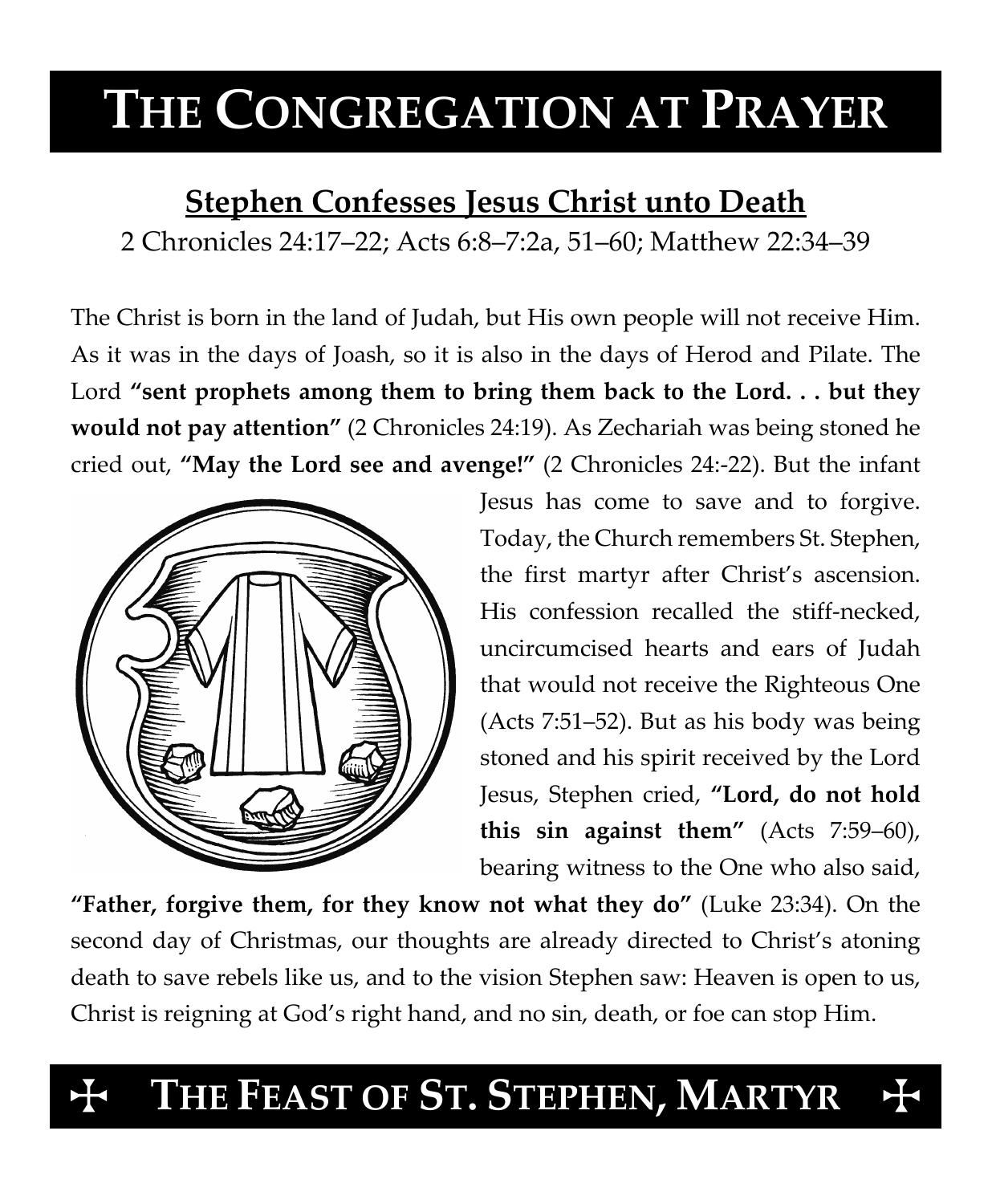#### **INVOCATION** (*make the sign of the holy cross and say*)

In the Name of the Father and of the  $\pm$  Son and of the Holy Spirit.

# **THE APOSTLES CREED**

I believe in God the Father Almighty, Maker of Heaven and earth. And in Jesus Christ, His only Son, our Lord, who was conceived by the Holy Spirit, born of the Virgin Mary, suffered under Pontius Pilate, was crucified, died, and was buried. He descended into hell. The third day He rose again from the dead. He ascended into Heaven and is seated at the right hand of God the Father Almighty. From thence He will come to judge the living and the dead. I believe in the Holy Spirit, the Holy Christian Church, the communion of saints, the forgiveness of sins, the resurrection of the body, and the  $\pm$  life everlasting.

**PSALMODY** *(sing or read out loud each day)*

Psalm 119

# **LEARN BY HEART LUTHER'S SMALL CATECHISM**: The Ten Commandments

*The Fifth Commandment* **You shall not murder.**

*What does this mean?*

**We should fear and love God so that we do not hurt or harm our neighbor in his body, but help and support him in every physical need.**

# **DAILY READINGS**

| Sunday:    | Psalm 28 | Genesis 26          | 2 Chronicles 2 | Luke 19:28-46    |
|------------|----------|---------------------|----------------|------------------|
| Monday:    | Psalm 29 | Genesis 27:1-40     | 2 Chronicles 3 | Luke 19:47-20:44 |
| Tuesday:   | Psalm 30 | Genesis 27:41-28:9  | 2 Chronicles 4 | Luke 20:45-21:38 |
| Wednesday: | Psalm 31 | Genesis 28:10-22    | 2 Chronicles 5 | Luke 22:1-46     |
| Thursday:  | Psalm 32 | Genesis 29:1-30     | 2 Chronicles 6 | Luke 22:47-23:25 |
| Friday:    | Psalm 33 | Genesis 29:31-30:43 | 2 Chronicles 7 | Luke 23:26-56    |
| Saturday:  | Psalm 34 | Genesis 31          | 2 Chronicles 8 | Luke 24          |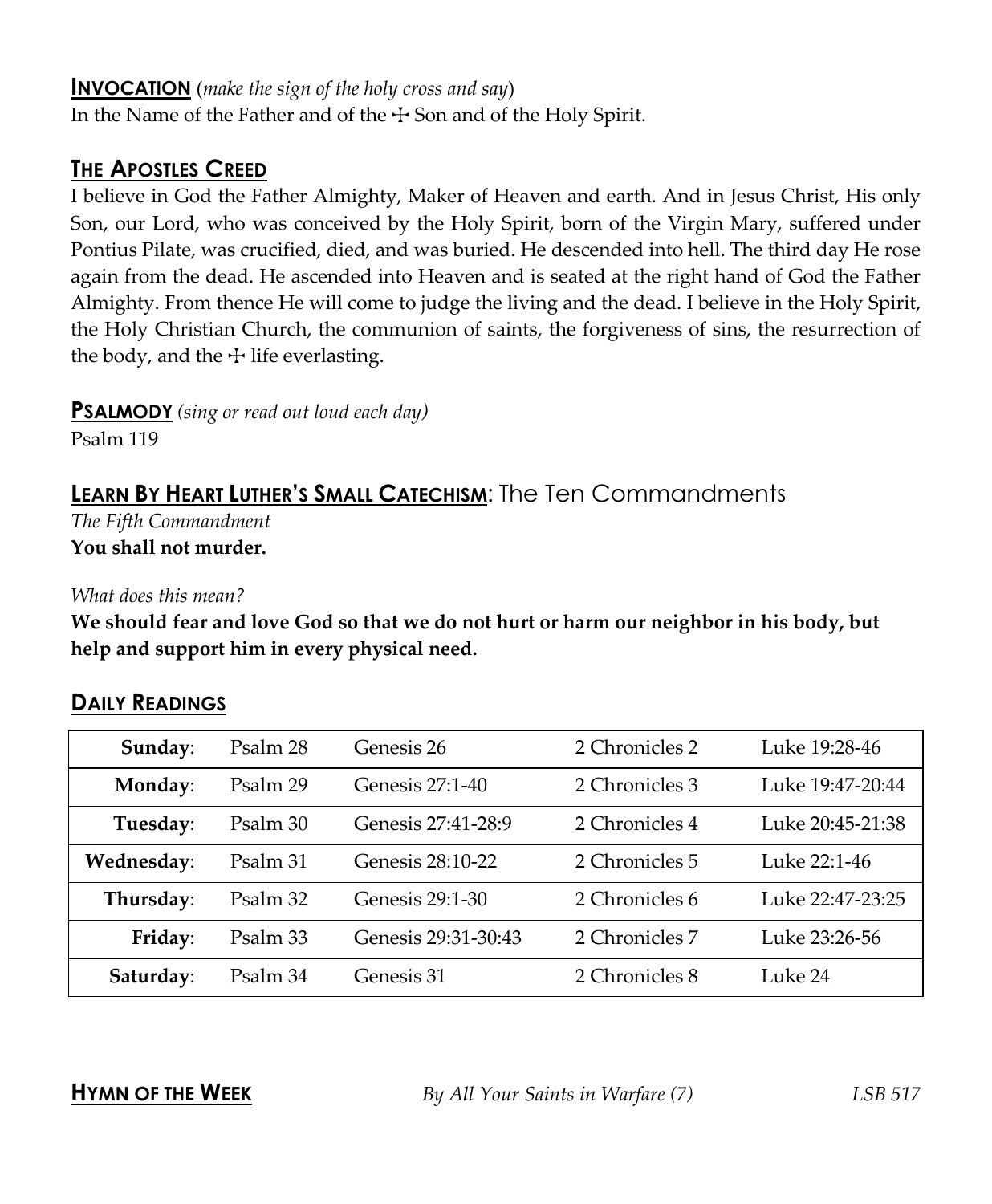### **PRAYERS**

*The following suggestions are offered as an aid in developing the habit of praying for ourselves and others each week:*

**Sunday**: For the joy of the resurrection among us; for the fruit of faith nourished by Word and Sacrament.

**Monday**: For faith to live in the promise of Holy Baptism; for one's calling and daily work; for the unemployed; for the salvation and well-being of our neighbors; for schools, colleges, and seminaries; for good government and for peace.

**Tuesday**: For deliverance against temptation and evil; for the addicted and despairing, the tortured and oppressed; for those struggling with sin.

**Wednesday**: For marriage and family, that husbands and wives, parents and children live in ordered harmony according to God's Word; for parents who must raise children alone; for our communities and neighborhoods.

**Thursday**: For the Church and her pastors; for deacons, teachers, and other church workers; for missionaries and for all who serve the Church; for fruitful and salutary use of the blessed Sacrament of Christ's body and blood.

**Friday**: For faithful preaching of the holy cross of our Lord Jesus Christ; for the spread of His knowledge throughout the whole world; for the persecuted and oppressed; for the sick and dying.

**Saturday**: For faithfulness to the end; for the renewal of those who are withering in the faith or have fallen away; for receptive hearts and minds to God's Word on the Lord's Day; for pastors as they prepare to administer and for people as they prepare to receive Christ's holy gifts.

Heavenly Father, in the midst of our sufferings for the sake of Christ, grant us grace to follow the example of the first martyr, Stephen, that we also may look to the One who suffered and was crucified on our behalf, and pray for those who do us wrong; through Jesus Christ, Your Son, our Lord, who lives and reigns with You and the Holy Spirit, one God, now and forever.

O Lord, look down from Heaven. Behold, visit, and relieve Your servants who stand in need of our prayers: **[insert the names of family members, friends, church members, government officials, those in need, etc.]** Look upon them with the eyes of Your mercy. Grant them comfort and sure confidence in You. Defend them from all danger, and keep them in perpetual peace and safety, through Jesus Christ, our Lord.